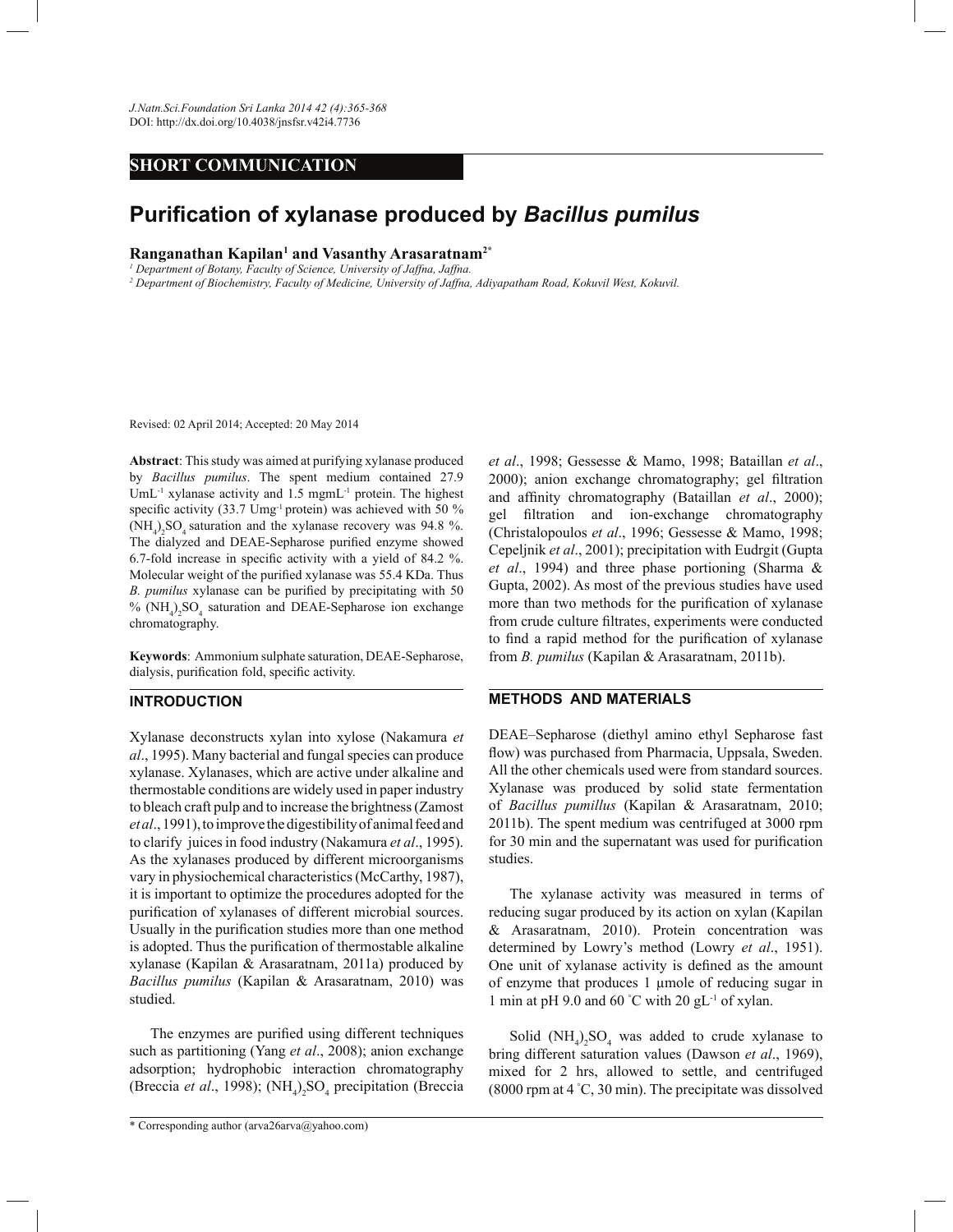in distilled water and dialyzed overnight against distilled water. The xylanase activity and the protein content were measured.

 DEAE-Sepharose was activated with 0.1 M NaOH and HCl, and equilibrated with 0.01 M Tris buffer (pH 8.0). The precipitated and dialyzed xylanase was added and mixed (100 rpm, 30 min) at room temperature. The unbound enzyme was removed by centrifugation and the residue was re-suspended in Tris buffer (pH 8.0) to wash the unbound enzyme. The DEAE-Sepharose bound xylanase was eluted with different concentrations of sodium chloride. The bound and unbound xylanase activities and protein contents were measured.

Xylanase, which was precipitated with  $(NH_4)_2SO_4$ and dialyzed overnight, was loaded to the activated and equilibrated DEAE-Sepharose (with 0.01 M Tris buffer, pH 8.0) containing column  $[7 \times 1 \text{ cm}$  (bed volume 5.5 mL)]. Unbound proteins were removed with 10 bed volumes of 0.01 M Tris buffer (pH 8.0) at a flow rate of 1 mLmin-1. Bound proteins were eluted with optimized NaCl - 0.01 M Tris buffer, (pH 8.0) at a flow rate of 1 mLmin-1 . The xylanase activity and the protein contents were analyzed. The pooled purified xylanase sample was subjected to SDS acrylamide gel electrophoresis (Koseki *et al*., 1997) and molecular weight of the purified xylanase was calculated (Weber & Osborn, 1969).

#### **RESULTS AND DISCUSSION**

The culture supernatant used for the purification contained 27.9 UmL-1 xylanase activity and 1.5 mgmL-1 protein. The precipitation of protein increased with the  $(NH_4)_2SO_4$  saturation percentage while the enzyme activity increased up to 50 % of  $(NH_4)_2SO_4(33.7 Umg<sup>-1</sup> protein)$  (Table 1) and the specific activity of xylanase increased by 1.8 times.

The enzyme  $(2 \text{ mL})$  having  $46.8 \text{ Um}$ L<sup>1</sup> of xylanase activity and  $1.4$  mgmL $^{-1}$  protein was used for the purification. When the concentration of NaCl in Tris buffer varied, the xylanase activity and protein eluted increased up to 0.8 M NaCl (80 %) (Table 1) with the recovery of protein up to 32 %. Therefore 0.8 M NaCl was selected.

The  $(NH_4)_2SO_4$  precipitated sample (2 mL - specific activity 33.2 Umg-1, total protein content 4.7 mg, total xylanase activity 156.8 U) was loaded to the DEAE-Sepharose column. Fractions from 5 to 9 contained the proteins without any xylanase activity (Figure 1). The fractions from 16 to 22 (7 fractions) contained proteins with xylanase activity, fraction 18 having the highest. Pooled fraction (16 to 22) showed 18.9 UmL<sup>-1</sup> xylanase activity with  $0.09$  mgmL<sup>-1</sup> protein. Thus the specific activity of xylanase was increased from 33.2 to 223.7 Umg-1 protein, which was 6.7 fold higher than that of the crude xylanase with 84.2 % yield (Table 2).

 The distance travelled by the molecular markers and purified xylanase were measured when the purified xylanase was subjected to gel electrophoretic separation (Figure 2) and the molecular weight of the purified xylanase was estimated to be 55.4 KDa. The molecular weight of this xylanase closely resembled that of *Micrococcus* sp. AR-135 xylanase (Gessesse & Mamo, 1999) while those of *B. thermantarcticus* (Bataillan *et al*., 2000) and *B. amyloliquefaciens* (Breccia *et al*., 1997) had lower values, and that of *Bacillus* sp. strain SPS - O had a higher value (Bataillan *et al*., 2000).

**Table 1:** Effect of ammonium sulphate saturation percentage on the precipitation of xylanase from *Bacillus pumilus* and the effect of NaCl concentration on the elution of xylanase bound to DEAE-Sepharose

| $(NH_4)$ , $SO_4$<br>$(\%)$ | Xylanase<br>activity<br>$(UmL^{-1})$ | Protein<br>$(mgmL^{-1})$ | Specific activity<br>$(Umg-1 protein)$ | NaCl<br>(M)              | Xylanase<br>activity<br>eluted $(\% )$ | Protein<br>eluted $(\% )$ |
|-----------------------------|--------------------------------------|--------------------------|----------------------------------------|--------------------------|----------------------------------------|---------------------------|
| 10                          | 10.0                                 | 0.54                     | 18.7                                   | 0.0                      | 5.0                                    | 10.0                      |
| 20                          | 19.8                                 | 0.91                     | 21.8                                   | 0.4                      | 60.0                                   | 28.0                      |
| 30                          | 29.4                                 | 1.02                     | 28.9                                   | 0.8                      | 80.0                                   | 32.0                      |
| 40                          | 33.3                                 | 1.10                     | 30.3                                   | 1.2                      | 80.0                                   | 35.0                      |
| 50                          | 46.8                                 | 1.39                     | 33.7                                   | 1.6                      | 80.0                                   | 35.5                      |
| 60                          | 45.0                                 | 1.78                     | 25.3                                   | 2.0                      | 80.0                                   | 36.0                      |
| 70                          | 43.8                                 | 2.65                     | 16.6                                   | $\overline{\phantom{a}}$ | $\overline{\phantom{0}}$               | $\overline{\phantom{a}}$  |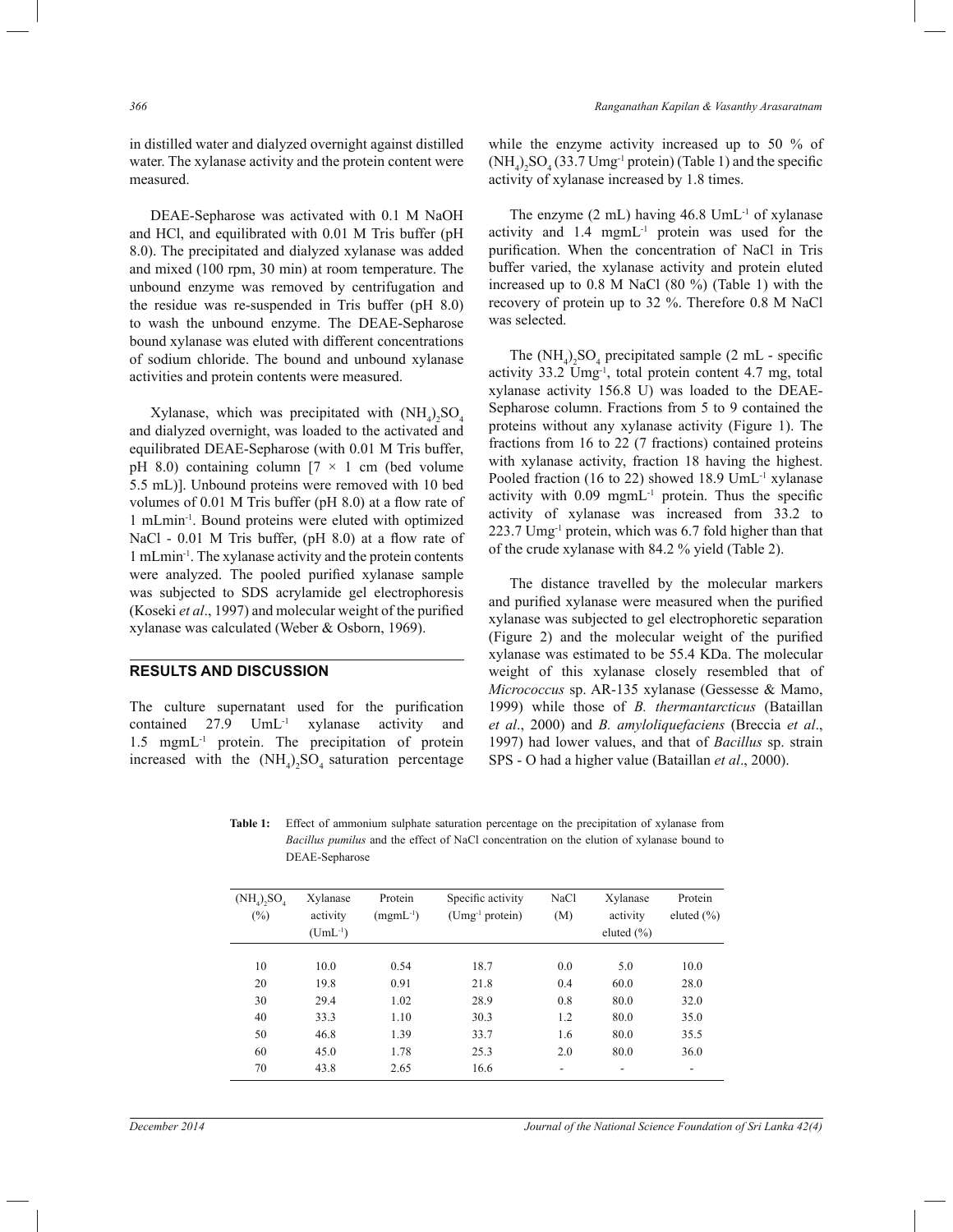



**Figure 1:** Separation of xylanase precipitated with 50 % ammonium sulphate and DEAE-Sepharose

> (●) xylanase activity (UmL-1) and (▲) protein (mg) eluted with 0.8 M NaCl - 0.01 M Tris buffer (pH 8.0) at a flow rate of 1 mLmin-1

Lane A: marker proteins; lane B: purified xylanase sample

**Table 2:** Purification of xylanase from *Bacillus pumilus* by precipitation with 50 % ( $NH_4$ )<sub>2</sub>SO<sub>4</sub> saturation and DEAE-Sepharose chromatography

| Purification step                                                     | Total activity<br>(U) | Total protein<br>(mg) | Purification<br>fold | Recovery<br>$(\%)$ |
|-----------------------------------------------------------------------|-----------------------|-----------------------|----------------------|--------------------|
| Crude $(6 \text{ mL})$<br>$(NH_4)$ , $SO_4$ 50 %<br>Saturation (2 mL) | 165.5<br>156.8        | 8.96<br>4.73          | 1.0<br>1.8           | 100<br>94.8        |
| DEAE-Sepharose                                                        | 132.0                 | 0.59                  | 6.7                  | 84.2               |

## **CONCLUSION**

The specific activity of the crude (xylanase enzyme 18.5 Umg<sup>-1</sup> protein) was increased to  $33.2 \text{ Umg}$ <sup>-1</sup> protein by  $(NH_4)_2SO_4$  precipitation. Further purification by ion exchange chromatography using DEAE-Sepharose increased the specific activity to 223.7 Umg<sup>-1</sup> protein. The molecular weight of the purified xylanase of *Bacillus pumillus* was 55.4 KDa.

#### **Acknowledgement**

The authors acknowledge Sida/SAREC and International Programme in the Chemical Sciences (IPICS), Sweden for financial support.

#### **REFERENCES**

1. Bataillan M., Cardinali A.P.N., Castillon N. & Duchiron F. (2000). Purification and characterization of a moderately thermostable xylanase from *Bacillus* sp. strain SPS-O.

*Enzyme and Microbial Technology* **26**: 187 − 192.

- 2. Breccia J.D., Sineriz F., Baigori M.D., Castro G.R. & Hatti-Kaul R. (1998). Purification and characterization of a thermostable xylanase from *Bacillus amylolicquefaciens*. *Enzyme and Microbial Technology* **22:** 422 − 449.
- 3. Cepeljnik T., Zorec M., Nekrep F.V. & Logar R.M. (2001). Isolation of endoxylanases from anaerobic bacterium *Butyrivibrio* sp. strain M25 is possible by anion exchange chromatography on CIM DEAE - 8 monolytytithic column. *Acta Chimica Slovenica* **48**: 401 − 408.
- 4. Christalcopoulos P., Nerinck W., Kekos D., Macris B. & Claeyssens M. (1996). Purification and characterization of two low molecular mass alkaline xylanases from *Fusarium oxysporum* F3. *Journal of Biotechnology* **51**(2): 181 − 189.
- 5. Dawson R.M.C., Elliot D.C., Elliot W.H. & Jones K.M. (1969). *Data for Biochemical Research* (eds. R.M.C. 8 Dawson & D.C. Elliot), 2<sup>nd</sup> edition, pp. 120 − 121. Oxford University Press, London, UK.
- 6. Gessesse A. & Mamo G. (1998). Purification and characterization of an alkaline xylanase from alkalophilic *Micrococcus* sp. AR-135. *Journal of Industrial Microbiology and Biotechnology* **20**: 210 − 214. DOI: http://dx.doi.org/10.1038/sj.jim.2900503

**Figure 2**: SDS-PAGE pattern of purified xylanase from *Bacillus pumilus*